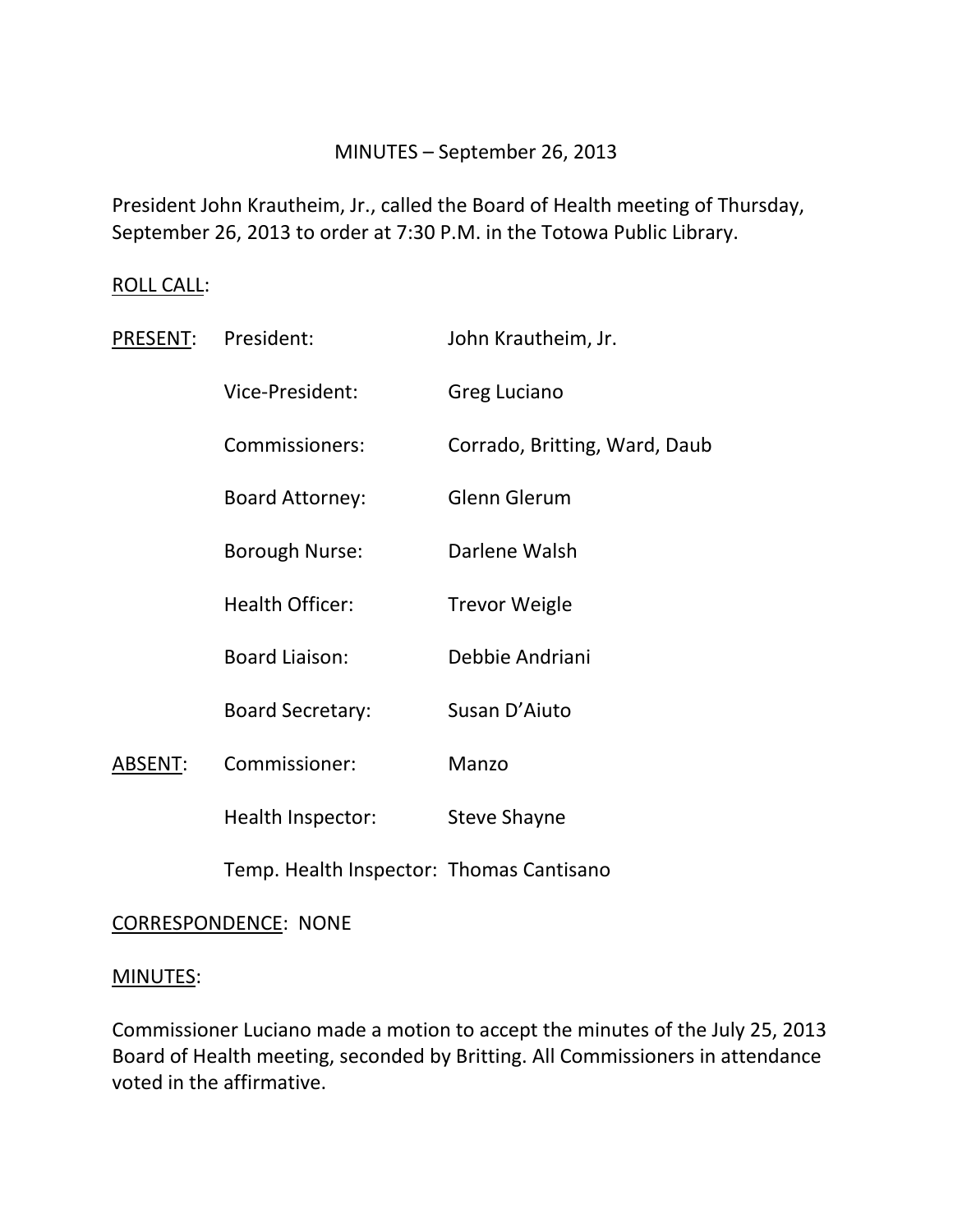## BILLS: NONE

### REPORTS:

Commissioner Corrado made a motion to accept the reports submitted, seconded by Daub. All Commissioners in attendance voted in the affirmative.

### OLD BUSINESS: NONE

### NEW BUSINESS:

Health Inspector Cantisano has been keeping Steve Shayne abreast on the inspections he has performed during his absence. Steve and Tom will attend the Board of Health meeting on October 24, 2013.

The Board Commissioners had a second reading and final adoption on the proposed code adoption ordinance fixing the fees for Death, Birth and Marriage Certificates for the Board of Health of the Borough of Totowa. Commissioner Britting made a motion to accept the second reading and final adoption, seconded by Ward. All Commissioners in attendance voted in the affirmative.

The Board Commissioners had a second reading and final adoption on the proposed code adoption ordinance governing, regulating and fixing license and permit fees for the Board of Health of the Borough of Totowa. Commissioner Britting made a motion to accept the second reading and final adoption, seconded by Ward. All Commissioners in attendance voted in the affirmative.

The Board Commissioners will draft a letter to be mailed to the local businesses in Totowa regarding licensing of vending machines.

The annual flu clinic will be held on Wednesday, October 10 and Monday, October 21, 2013 at the Totowa Community Center.

The State of NJ implemented an electronic registry for health care providers to have access to a child's immunization records.